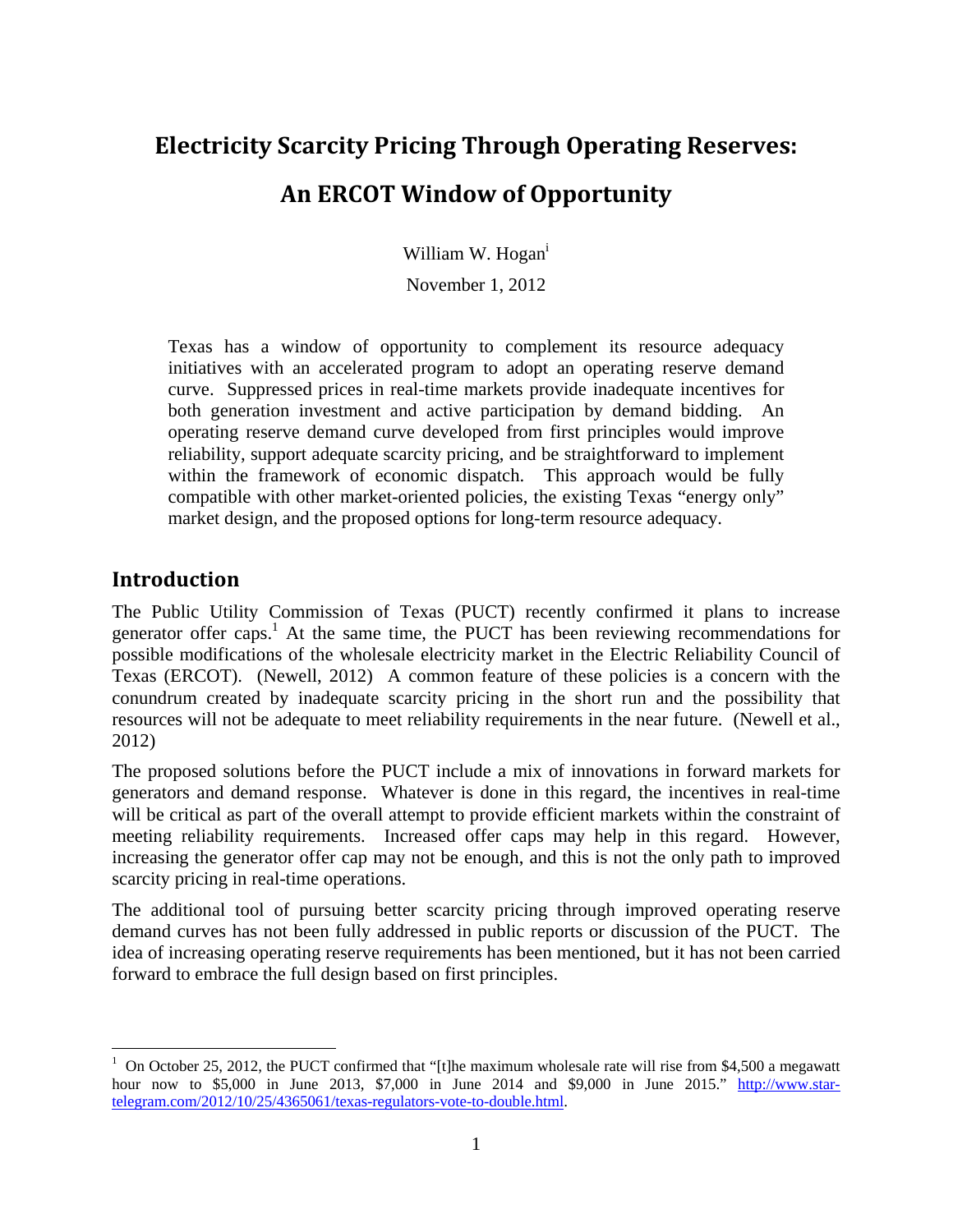Forward markets focus on long-term incentives. But the long-term is a succession of short-term markets. Inadequate scarcity pricing in the short-term design makes everything harder, now and in the future. Better scarcity pricing incentives would reinforce reliable operations now and in the expected future. A focus on forward market cures should not overlook the immediate implications of the diagnosis of inadequate short-term scarcity pricing.

Whatever choices are made in the redesign of forward capacity markets, the eventual reliability performance of the system will depend critically on the operating procedures and incentives of the real-time market. (Anderson, 2012) A well-designed operating reserve demand curve would integrate naturally with the existing ERCOT market design, could be implemented without the delay of waiting for new forward markets and new construction, and would go a long way to meeting the reliability and investment needs promised by better scarcity pricing.

Other wholesale electricity markets have demonstrated the feasibility of including operating reserve demand curves as part of economic dispatch. While demonstrating the practical possibilities, these other market implementations have not gone far enough incorporating first principles of economics and reliability to design the prices and related parameters of an operating reserve demand curve.

The PUCT surmounted the biggest hurdle by demonstrating the political will to incorporate scarcity pricing at an adequate level. The PUCT now has a window of opportunity to both address its immediate needs and advance the state-of-the art by embracing without delay a sound foundation for an operating reserve demand curve and better scarcity pricing.

## **Scarcity Pricing and Electricity Market Design**

Efficient electricity market design follows the principles of bid-based, security-constrained, economic dispatch with locational prices. The prices for energy and ancillary services reflect the underlying requirements of the electricity system. These prices can vary substantially across locations, reflecting congestion in the transmission grid. Prices also vary over time due to the large differences in opportunity costs of different electric load and generation alternatives. These efficient prices are highly volatile. Efficient electricity market design incorporates a variety of forward contacting opportunities and financial transmission rights to share the risks through market operations.

In principle, efficient electricity prices provide good incentives for both short-run operations and long-run investments. In the short run, prices reward generators who make their plants available when needed and in response to the changing dispatch conditions. The same prices provide incentives for loads to moderate demand during the most expensive hours and manage load to shift requirements to lower priced hours. In the long run, the expected value of future short-run payments for energy and ancillary services provides the revenue for investment in new generating facilities or energy conservation.

In an idealized setting, this efficient design and associated electricity prices should be sufficient to support new investment when it is needed. In practice, as is now well known, actual electricity markets often produce results where energy and ancillary services prices are not sufficient to support new investment. (Newell et al., 2012) There are many practices that contribute to the aggregate pressure to keep prices too low to provide adequate incentives for load and generation, but the primary explanation is that prices do not adequately reflect the value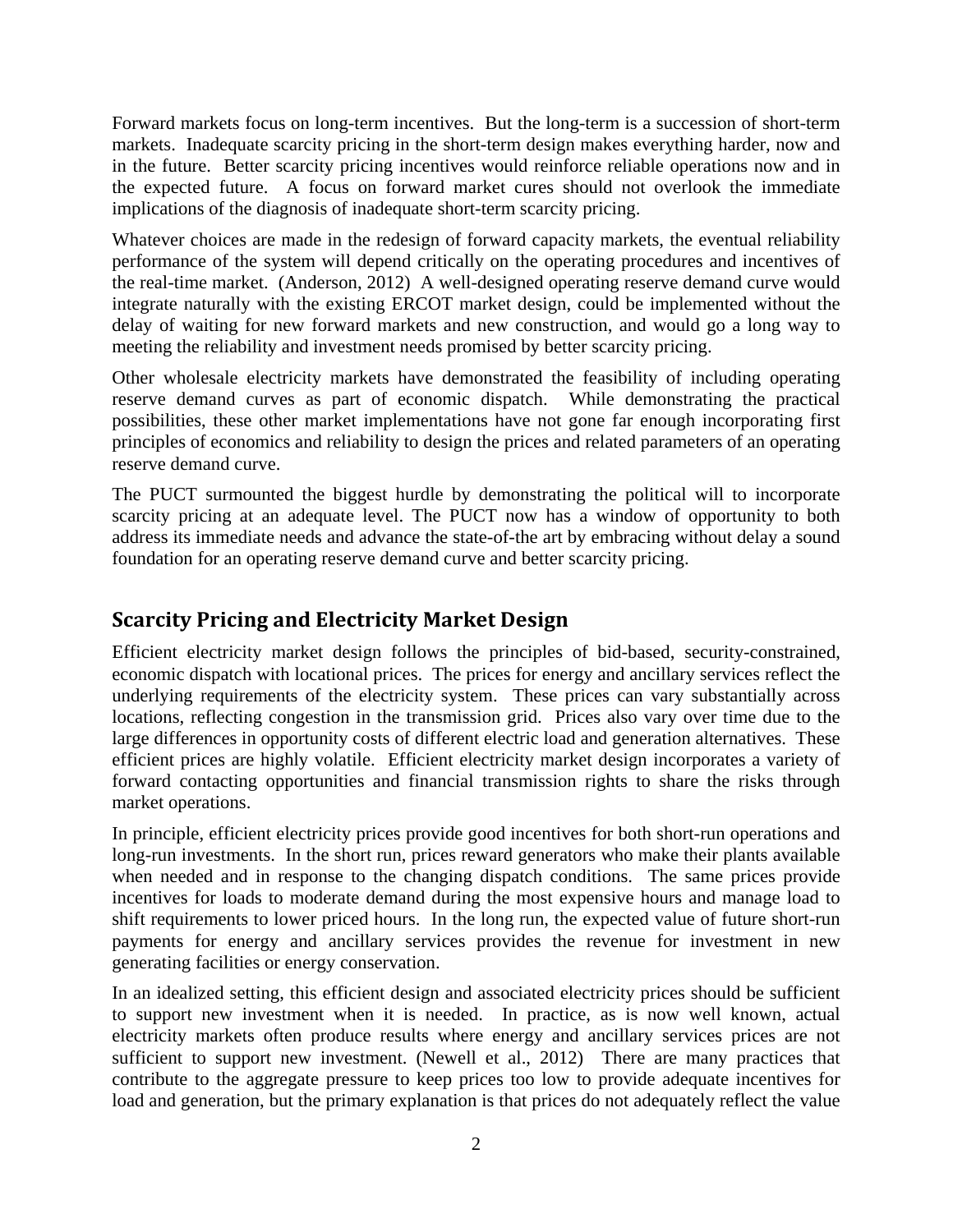of capacity scarcity. (Joskow, 2008) This focus on scarcity pricing provides a useful analytical framework and can incorporate many of the other practices that suppress electricity prices.

When there is excess available capacity, competitive pressure should drive the electricity marketclearing energy price to the variable opportunity cost of the most expensive generator running. Simultaneous consideration in the economic dispatch should produce compatible prices for ancillary services, with little or no value for additional capacity. This is the commonplace rule that animates most discussion about normal pricing conditions. However, when generating capacity becomes scarce it should become valuable. The price for operating reserve capacity should rise to reflect the scarcity conditions. The corresponding price for energy should increase to reflect this opportunity cost of reserve scarcity. This scarcity pricing could and should produce a large increase in prices under scarcity conditions, providing just the right incentives at a time where capacity would be especially needed.

In a fully developed wholesale electricity market, demand bidding would interact with scarcity prices in a natural way. Loads would specify the schedule of maximum willingness to pay, i.e., the energy demand curve, and when prices rose above these levels the load would dispatch down. In short-run equilibrium the resulting electricity price would be set by the variable opportunity cost of the least-expensive load being served. The electricity price would be different than the variable energy cost of the most expensive generator running, with the difference being the short-run scarcity price. In the long-run equilibrium the expected future scarcity prices would be just high enough to justify the capacity costs of new investment in generation and load management.

In the actual wholesale electricity markets we have, in ERCOT and elsewhere, this idealized version of the "energy-only" electricity market does not exist. In particular, a missing part of the picture is the active participation of demand response bidding in the short-run market. This combines with the practices that suppress energy and ancillary services prices to create a type of vicious circle. With prices suppressed, there is not much incentive to participate in demand bidding or make the investments needed for active load management. The absence of demand bidding keeps demand up and prompts system operators to intervene in short-run operations in ways that suppress energy prices.

The result in wholesale electricity markets has been the "missing money" problem. $2$  There is money missing in the wholesale electricity market in the sense that average prices are not high enough to sustain new investment. Looking forward, the lack of investment raises the specter of reliability problems. This produces a variety of approaches to address the problem, provide the missing money, and meet the reliability needs of the system. The two most prominent approaches are to create forward capacity markets or to raise generator offer caps. Both methods present their own challenges.

## **Forward Capacity Markets**

The basic idea of a forward capacity market is to arrange additional payments to those who offer capacity up to some estimated level of total capacity needed to meet projected reliability requirements. The total forward installed capacity requirement is either fixed as under the

 $\frac{1}{2}$ 

The characterization as "missing money" comes from Roy Shanker. For example, see (Shanker, 2003).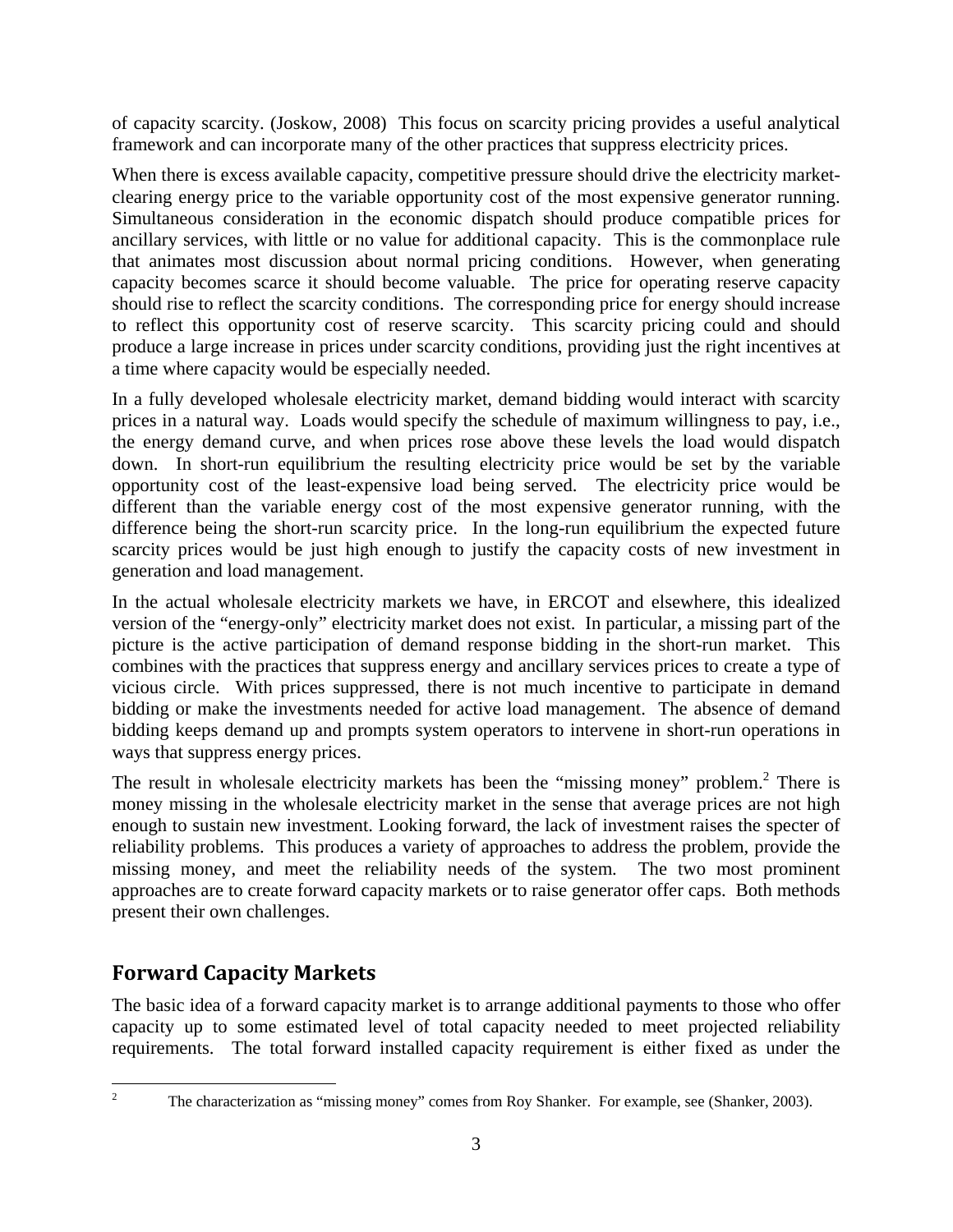Independent System Operator New England (ISONE) or set according to a demand curve as in PJM. Generators and demand resources then compete in a forward auction by making offers to supply capacity. The auction determines a market-clearing price for capacity that is paid to all clearing resources.

The capacity payment is intended to cover the missing money. The putative product is installed capacity and not energy, and the capacity payment is generally separate from the energy market payments. This approach, therefore, requires a regulatory definition of a "capacity product" that is unlike energy in that there is no simple way to measure and observe delivery. This forward capacity product definition is distinct from the definition and provision of short-run operating reserve capacity where the uncertainties are reduced from looking ahead years to looking ahead minutes or hours.

The many difficulties of defining and implementing forward capacity markets have been under active discussion in studies and proceedings of the PUCT. It is difficult to properly define the capacity product, determine the amount and location of capacity needed many years ahead, and integrate diverse products that blend capacity and energy in a variety of configurations. Experience has shown that forward capacity markets, with their preset procurements, are subject to manipulation by generators and loads. For example, in PJM the independent market monitor regularly finds that aggregate energy markets are workably competitive and capacity market structures are not competitive. This leads to requirements for capacity market regulations on offers and performance, bid mitigation, and other complications. The problems are fundamental. It is not easy to build a good forward capacity market model based on first principles.

Importantly, whatever the choice of whether to have a capacity market and what design to choose, the focus on the forward market produces at best weak connections with real time operations. The socialization of capacity payments does not send the right scarcity signals to generators or loads in real-time operations. Capacity markets may provide additional capacity that could be available in real-time. But capacity markets themselves do not create the correct incentives to operate capacity or change load in response to short-run scarcity conditions. Something more is needed. (Hogan, 2006) Capacity markets may help with scarcity, but not with scarcity pricing.

## **Generator Offer Caps and Scarcity Pricing**

In principle it would seem that scarcity pricing would arise naturally in the absence of offer caps on generators. An offer cap is one of the mechanisms for suppressing real-time prices. If there is no offer cap, or if the offer cap is very high, then generators could increase the offer prices during periods of scarcity and market-clearing prices would increase accordingly. An increase in offer caps, to \$9000/MWh by 2015, has been approved by the PUCT. Similarly, the model for scarcity pricing in PJM is based on increasing under offer caps under certain conditions indicating real-time capacity scarcity. (FERC, 2012a) A similar approach is found in the recent decisions on the Southwest Power Pool (SPP) market design order from the Federal Energy Regulatory Commission (FERC). (FERC, 2012b)

A high offer cap may help in addressing one problem that leads to suppressed prices, but it does not deal with the treatment of operating reserves or the real-time reliability problems that arise under shortage conditions. Furthermore, to the extent that system operators turn to out-of-market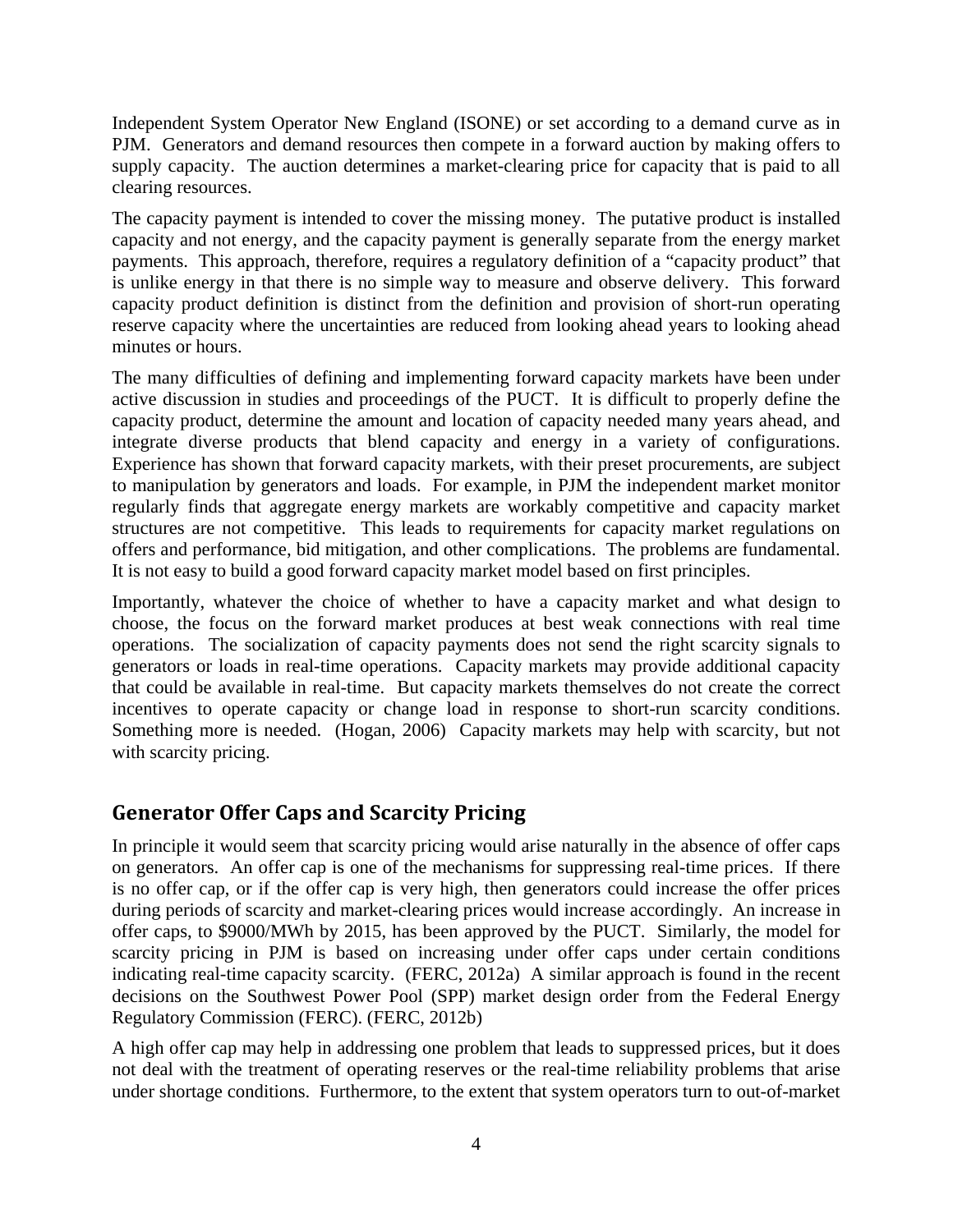interventions to address reliability issues, the scarcity conditions need not translate into higher prices despite the high offer cap.

A problem with increasing offer caps arises in the tradeoff for mitigating market power. A principal purpose of generator offer caps is to mitigate the exercise of market power through economic withholding. The concern with an exercise of market power is especially acute during shortage conditions. However, a high offer-cap policy is built on the expectation that generators will withhold supply under scarcity conditions! This presents a series of problems for generators, other market participants, and regulators. For instance, generators may misjudge and make their offers too high, and their supply not taken in a high price market. Similarly, shortage conditions will give rise to high prices defined by generator offers. The observation of high scarcity prices would be difficult or impossible to distinguish from the exercise of market power. It will be difficult for regulators to maintain a hands-off policy that defends a high offer cap when scarcity conditions arise. And the expectation that regulators of the future may not have the ability to preserve the policy will inevitably dampen incentives for investment today in anticipation of this future.

A high offer cap would be consistent with a reasonable market for addressing market conditions, but it is not likely to be sufficient to ensure the appropriate market response. Furthermore, a high offer cap is not necessary to provide the proper incentives under scarcity conditions. An alternative approach would return to first principles and the role of operating reserves.

## **Operating Reserve Demand Curves**

Operating reserves for spinning and quick start capacity are a regular feature of all electricity markets. These reserves are distinct from the installed capacity that is the focus of forward capacity markets. Operating reserves are a subset of the installed capacity that is both available and standing by to produce energy on short notice. In any given real-time dispatch interval, reserves are maintained to deal with unpredictable events such as a sudden surge in demand, loss of a generator, or loss of a transmission line. Balancing generation needs to ramp up very rapidly to meet the immediate emergency and to give the system operator time to reconfigure the energy dispatch.

Although it is difficult to forecast requirements for installed capacity many years ahead, it is a comparatively easier and more familiar task to forecast operating reserve requirements and availability for the next instant or parts of an hour. Supply, demand and transmission conditions are known. Weather forecasts are on hand. System operators have experience and procedures for defining and evaluating standby capabilities.

The most immediate requirement is for the operating reserves needed to meet security contingency conditions. The flows of electricity respond much faster than operators to sudden events such as the loss of a generator. In order to avoid cascading failures that could blackout most or all of the system, operators must maintain a minimum level of contingency reserves. From an economic perspective, a way to interpret and define these contingency reserves would be as the level at which the system operator would impose involuntary controlled curtailment on selected loads in anticipation of the contingency in order to maintain minimum adequate capacity that could provide additional energy but must be kept in reserve.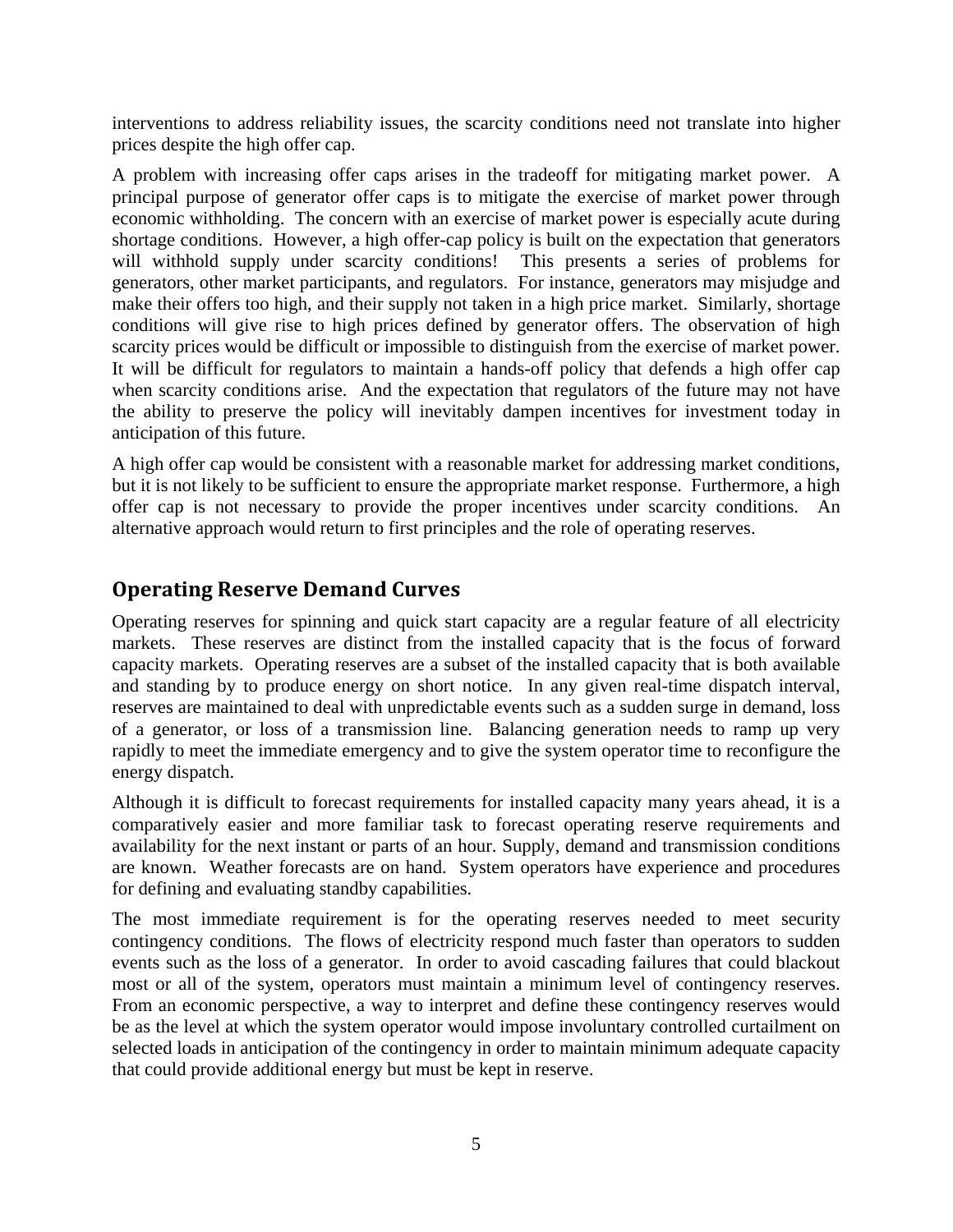System reliability would be improved if more operating reserves than the minimum were available in terms of response to increase generation or quickly decrease load. Over the next few minutes or parts of an hour, events may arise that deplete operating reserves and bring the system below the minimum contingency requirement, in which case the operator will have to impose involuntary load curtailments to restore the minimum contingency protection.

The importance of operating reserves has always been known, but the requirements for operating reserves were given only a simplified consideration in wholesale electricity market design. The assumption was that the operating reserve requirement at any moment and location could be represented by a fixed requirement, and that economic dispatch would produce simultaneous optimization that would incorporate the dispatch of energy and reserves. Pricing, especially during shortage conditions, would be provided by demand bidding to voluntarily reduce load at high prices, and the value of operating reserves would be determined by the implied scarcity prices. While this was a workable approximation in theory, it failed in practice when the associated demand bidding did not materialize.

One solution to this problem is to revisit the treatment of operating reserves. In effect, the administrative requirement for a fixed level of operating reserves is equivalent to a vertical demand curve. As outlined above, this cannot be correct from first principles. The error and its impact could have been small with vigorous demand bidding in the dispatch, but the chickenand-egg problem of inadequate scarcity pricing inhibiting demand bidding makes the error much more important and calls for a better representation an operating reserve demand curve.

To be sure, an operating reserve demand curve would be an administrative intervention in the market. But this is already true of the administrative requirement for operating reserves. In the presence of a necessary and inevitable operating reserve requirement, it is clear that the superior administrative rule would be a better model of the demand for operating reserves that goes beyond the fixed quantity requirement. (Hogan, 2005)

The basic outline of an operating reserve demand curve follows from the description above. The key connection is with the value of lost load (VOLL) and the probability that the load will be curtailed. Whenever there is involuntary load curtailment and the system has just the minimum of contingency operating reserves, then any increment of reserves would correspondingly reduce the load curtailment. Hence the price of operating reserves should be set at the value of lost load.

At any other level of operating reserves, set to protect the system for events in the immediate future, the value of an increment of operating reserves would be the same VOLL multiplied by the probability that net load would increase enough in the coming interval to reduce reserves to the minimum level where load would be curtailed to restore contingency reserves. Hence the incremental value of operating reserves would be the analogous to the product of the loss of load probability (LOLP) and VOLL, or LOLP\*VOLL. The clearest example of the application of this logic is from the implementation by the Midwest Independent System Operator (MISO).

"For each cleared Operating Reserve level less than the Market-Wide Operating Reserve Requirement, the Market-Wide Operating Reserve Demand Curve price shall be equal to the product of (i) the Value of Lost Load ("VOLL") and (ii) the estimated conditional probability of a loss of load given that a single forced Resource outage of 100 MW or greater will occur at the cleared Market-Wide Operating Reserve level for which the price is being determined. … The VOLL shall be equal to \$3,500 per MWh." (MISO 2009, Schedule 28, Sheet 2226).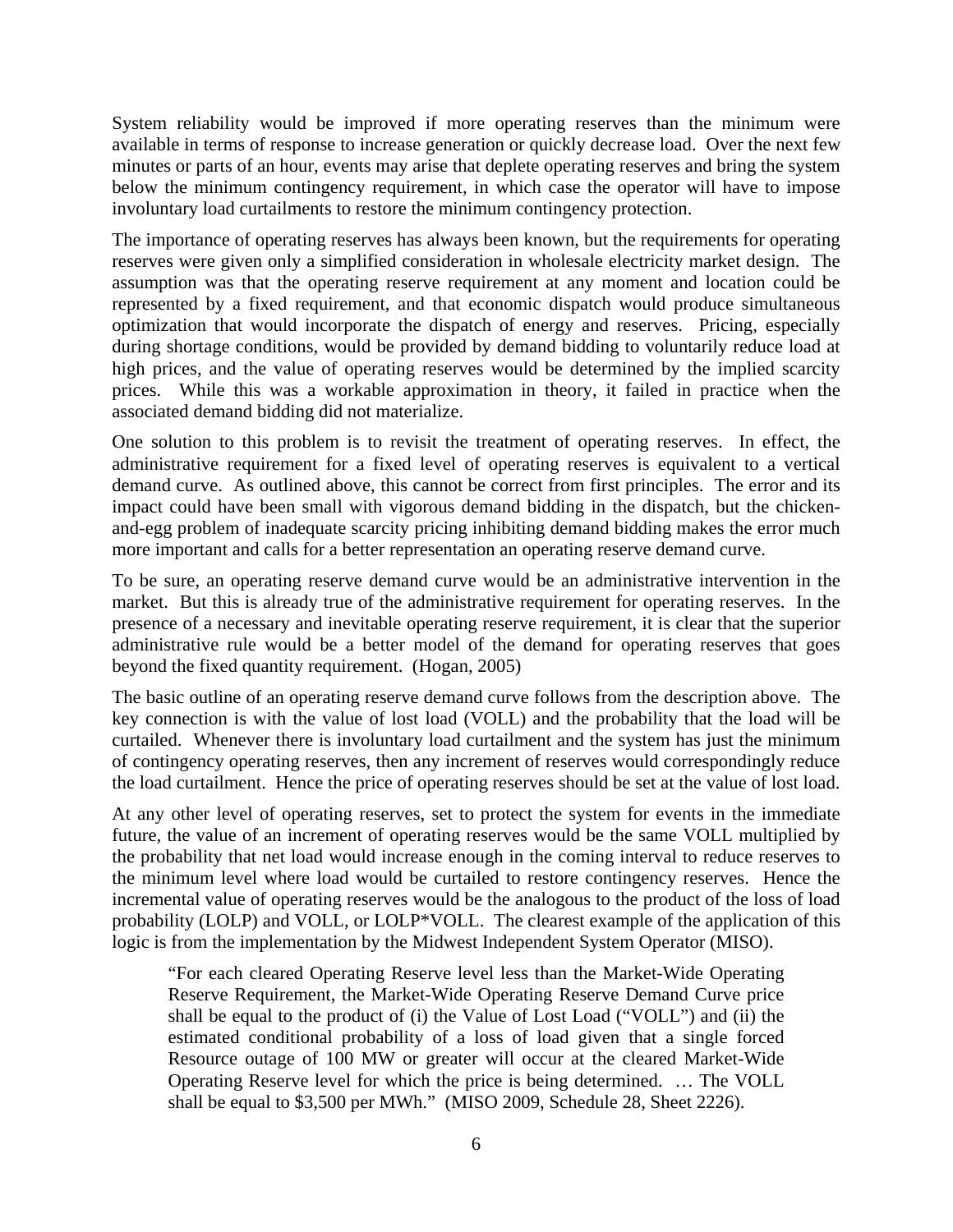Combining this with the treatment of minimum contingency reserves, the resulting operating reserve demand curves would look like the hypothetical illustration in the accompanying figure drawn from a similar analysis in another region. Here the assumed VOLL is \$10,000/MWh and the minimum contingency reserve requirement is assumed to be 500MW. The discontinuity at 500MW occurs because of the probability that load will reduce over the interval more than the expected generation losses, in which case there is no need for load curtailment. Above the minimum reserve level, the shape of the demand curve follows the LOLP distribution. Importantly, a general property of an operating reserve demand curve derived from first principles is that the demand is not vertical and price does not drop to zero. Scarcity pricing would arise to some degree for all hours.



Depending on the needs in ERCOT, the same principles could be generalized to include zonal requirements for operating reserves that interact with energy and economic dispatch, incorporate local interface constraints, and provide compatible short-term prices for operating reserves and interface capacity. (Hogan, 2010) With simultaneous optimization in the economic dispatch, the scarcity prices attributed to operating reserves apply as well to energy whenever there is a tradeoff between energy dispatch and operating reserve capacity. Hence, the scarcity prices would contribute to resolving the missing money problem for all generators actually providing energy or reserves.

#### **Features of Operating Reserve Demand Curves**

The essential features of operating reserve demand curves include various properties that complement the basic electricity market design.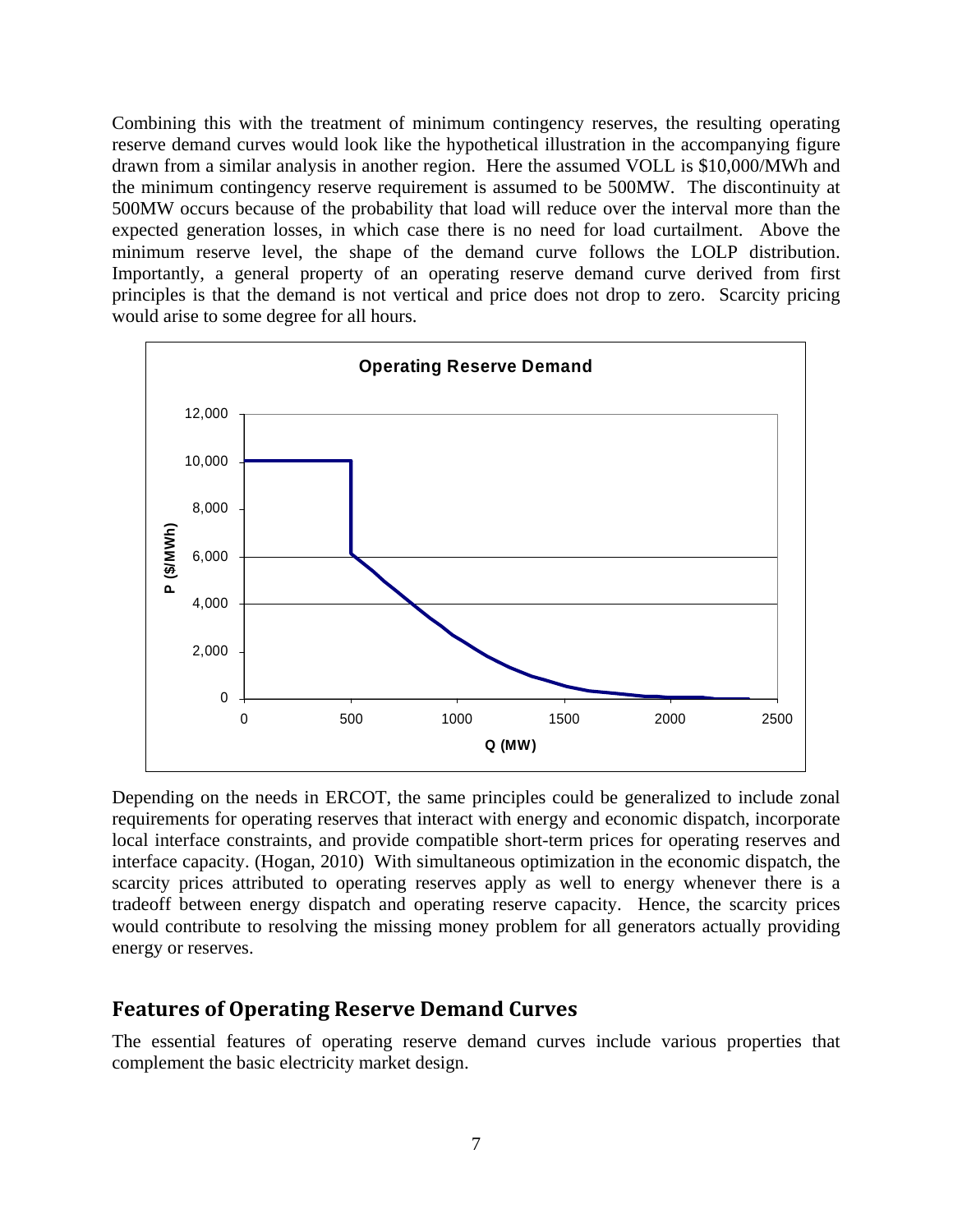#### **Reliability**

Market price incentives for energy and reserves would be better aligned with reliability requirements. By design, the scarcity prices would reflect the immediate reliability conditions, and both generators and load would see the benefits of responding to the market reliability needs. The focus on short-term operations would provide incentives that are difficult or impossible to capture in forward markets. Short-term changes in fuel availability, plant outages, demand conditions, load management practices and so on, would be reflected in current prices; emergency actions would be compatible with rather than in conflict with market incentives.

#### **Consistent Design**

Since the operating reserve demand curve is indicated by first principles, it is inherently compatible with either an "energy only" ERCOT market design or the various forward-market constructs under consideration. There is a possibility that an operating reserve demand curve by itself would provide sufficient incentives to support resource adequacy without further developing forward capacity markets. However, the benefits do not depend on resolving this larger question. There is no need to choose between the operating reserve demand curve and the other elements of electricity market design. Better scarcity pricing would help in all cases. Fixing the fundamental scarcity pricing related incentives should be the first order of business.

#### **Demand Response**

Better pricing implemented through the operating reserve demand curve would provide an important signal and incentive for flexible demand participation in spot markets. This would help resolve the chicken-and-egg problem. Higher scarcity prices in some hours would provide the incentive for demand bidding and voluntary demand reductions. The demand bids could become more important and more significant than the operating reserve scarcity prices determined as part of the dispatch simultaneous optimization. The incentives would be reinforcing, with voluntary demand response supplementing operating reserves.

#### **Price Spikes**

A higher price in some hours would be part of the solution. Furthermore, the contribution to the "missing money" from better pricing would involve many more hours and smaller price increases. Unlike relying only on high generator offers, which may exist for a few hours, higher prices would reflect the entire range of scarcity conditions. Only when conditions are truly extreme and there is a material threat to reliability, would and should prices approach the VOLL.

#### **Practical Implementation**

The technical requirements for inclusion in economic dispatch and simultaneous optimization of energy and reserves are known and demonstrated. The New York Independent System Operator (NYISO, 2012), ISONE (ISONE, 2012) and MISO implementations dispose of any argument that it would be impractical to employ an operating reserve demand curve. The only material issues for ERCOT to address are the level of the appropriate VOLL price and the preferred model of locational reserves.

#### **Operating Procedures**

Implementing an operating reserve demand curve does not require changing the dispatch practices of system operators. Reserve and energy prices would be determined simultaneously treating decisions by the operators as being consistent with the adopted operating reserve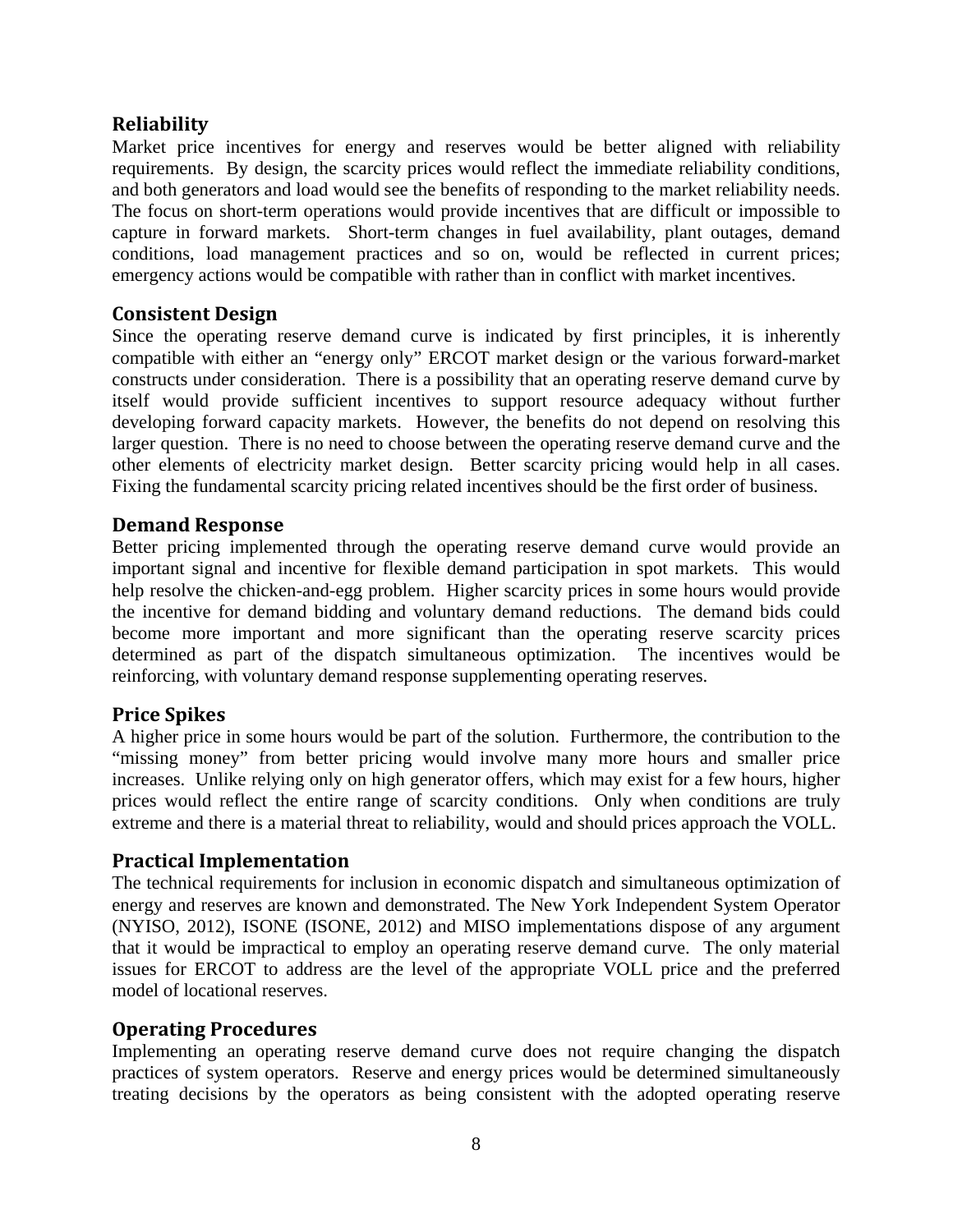demand curve. There would be a requirement to translate other emergency actions, such as voltage reductions, into equivalent operating reserve contributions. Emergency action policies could remain as at present, but the operating reserve demand impacts would be incorporated to make sure that out of market actions resulted in higher and not lower prices.

#### **Multiple Reserves**

The demand curve would include different kinds of operating reserves, from spinning reserves to standby reserves. This would be similar to the cascade models for reserves and other ancillary services found in other market designs. For example, suppose there are two types of reserve categories, spinning and half-hour standby. The same rule described for the generic operating reserve demand curve would produce two demand curves derived from the VOLL and corresponding LOLP distribution over the relevant period. Spinning reserves would be able to meet both requirements. Standby reserves that could be available in thirty minutes would be able to provide only the second type of operating reserves. Hence, the price of spinning reserves would never be less, and likely would be more, than the price for standby reserves.

#### **Market Power**

Better reserve pricing would remove ambiguity from analyses of high prices and distinguish (inefficient) economic withholding through high offers from (efficient) scarcity pricing derived from the operating reserve demand curve. Hence, lower generator offer caps would not be inconsistent with high market clearing prices for energy and reserves. But the higher marketclearing prices would be determined by the operating reserve demand curve. Generators would not have to withhold, economically or physically, to realizer high market clearing prices. And during scarcity conditions regulators would have a simple explanation pointing to the operating reserve scarcity prices rather than trying to explain high offers by generators.

#### **Hedging**

Forward contracts could still hedge forward loads. The contracts would reflect expected scarcity costs, and price in the risk, but there is nothing that would prevent the market from deploying a variety of financial contracts that incorporated scarcity prices on average while retaining efficient incentives at the margin.

#### **Increased Costs**

The higher average energy costs from use of an operating reserve demand curve do not automatically translate into higher total system costs. In the aggregate, there is an argument that costs would be lower. Opportunities to meet reliability requirements would expand, with the stimulus of better scarcity pricing. Investments in responsive generation and load management that would be difficult or impossible without smarter prices could appear, and this would lower average costs. Higher scarcity prices would lower the missing money challenge, and thereby reduce the impacts of problems in any forward capacity markets that might exist.

## **Conclusion**

The fundamental problem of inadequate real-time scarcity pricing has a fundamental solution. The need for a well-designed operating reserve demand curve was overlooked in early wholesale electricity market designs. There is today a much better understanding of why better scarcity pricing is essential, why demand bidding has not solved the problem, and how a well-designed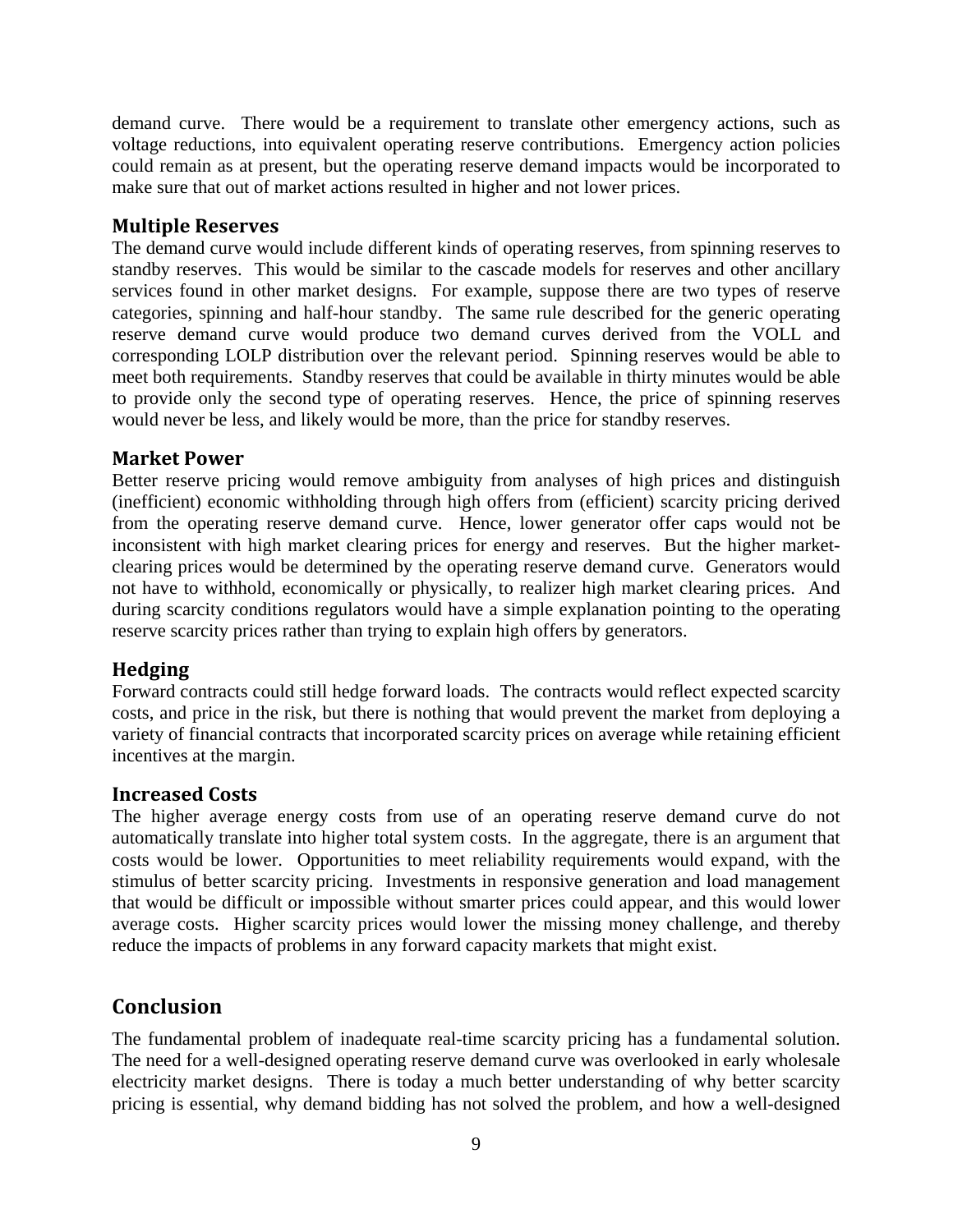operating reserve demand curve could fill in this significant gap. The PUCT has a window of opportunity to complement its resource adequacy discussions with an accelerated program to adopt an operating reserve demand curve. This approach would be fully compatible with other PUCT market-oriented policies, the general ERCOT market design, and the proposed options for long-term resource adequacy.

### **References**

- Anderson, K. W. (2012). The State of Things: Resource Adequacy in ERCOT. Retrieved from http://www.puc.texas.gov/agency/about/commissioners/anderson/pp/GCPA\_100212.pdf
- FERC. (2012a). PJM Compliance Order. Federal Energy Regulatory Commission, Docket No. ER09-1063-004. Retrieved from http://www.ferc.gov/whats-new/commmeet/2012/041912/E-2.pdf

FERC. (2012b). SPP Order Conditionally Accepting Tariff Revisions to Establish Energy Markets. Federal Energy Regulatory Commission, Docket Nos. ER12-1179-000 ER12- 1179-001. Retrieved from http://www.google.com/url?sa=t&rct=j&q=&esrc=s&frm=1&source=web&cd=1&cad=rja &ved=0CCEQFjAA&url=http%3A%2F%2Fwww.ferc.gov%2Fwhats-new%2Fcommmeet%2F2012%2F101812%2FE-4.pdf&ei=BBWQUMmrLc3h0wH2soCIDw&usg=AFQjCNFBAeptP8181tVyyxOrEHAGm rPHuA&sig2=bvjKLAHXxAVALEvAbyZHRg

- Hogan, W. W. (2005). On an "Energy Only" Electricity Market Design for Resource Adequacy. Retrieved from http://www.hks.harvard.edu/fs/whogan/Hogan\_Energy\_Only\_092305.pdf
- Hogan, W. W. (2006). Resource Adequacy Mandates and Scarcity Pricing. Retrieved from http://www.hks.harvard.edu/fs/whogan/Hogan\_PJM\_Energy\_Market\_022306.pdf
- Hogan, W. W. (2010). Scarcity Pricing and Locational Operating Reserve Demand Curves. Retrieved from http://www.hks.harvard.edu/fs/whogan/Hogan\_FERC\_060210.pdf
- ISONE. (2012). Overview of New England's Wholesale Electricity Markets and Market Oversight. Independent System Operator New England. Retrieved from http://www.isone.com/pubs/spcl\_rpts/2012/markets\_overview\_final\_051512.pdf
- Joskow, P. (2008). Capacity payments in imperfect electricity markets: Need and design. *Utilities Policy*, *16*(3), 159–170. doi:10.1016/j.jup.2007.10.003
- Midwest ISO. (2009). FERC Electric Tariff. Retrieved from http://www.midwestiso.org/publish/Document/1d44c3\_11e1d03fcc5\_- 7cf70a48324a/Schedules.pdf?action=download&\_property=Attachment